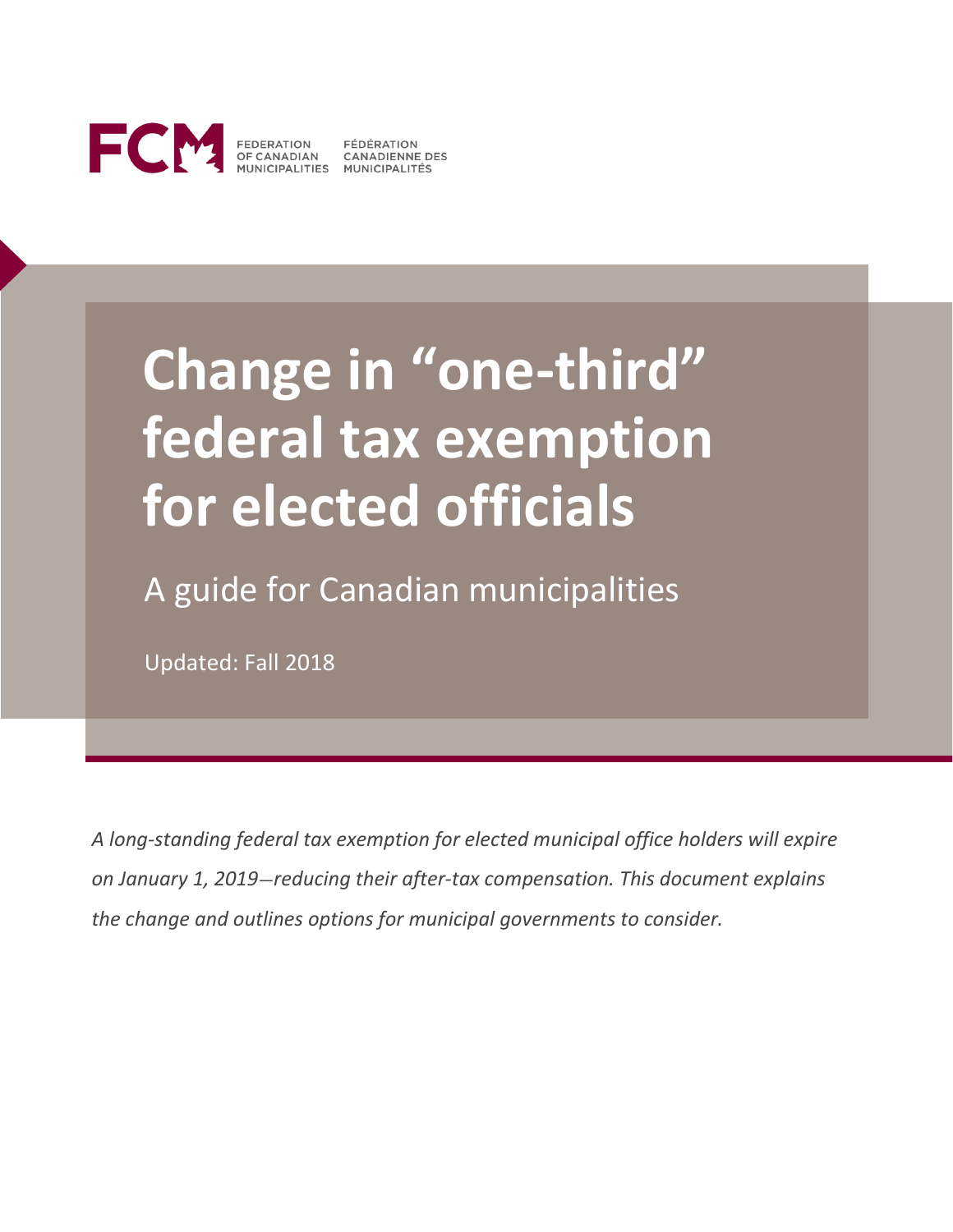### **Contents**

#### **Acknowledgements**

Thank you to the Nova Scotia Federation of Municipalities for information from the 2016 AMANS survey as well as for material from their summer 2018 newsletter, *Municipal Voice*, which provided valuable context. *Brooke, Will: One-Third Tax Exemption - NSFM Summer Newsletter Municipal Voice p. 10.*

© Federation of Canadian Municipalities. All rights reserved. Federation of Canadian Municipalities 24 Clarence Street Ottawa, ON K1N 5P3 www.fcm.ca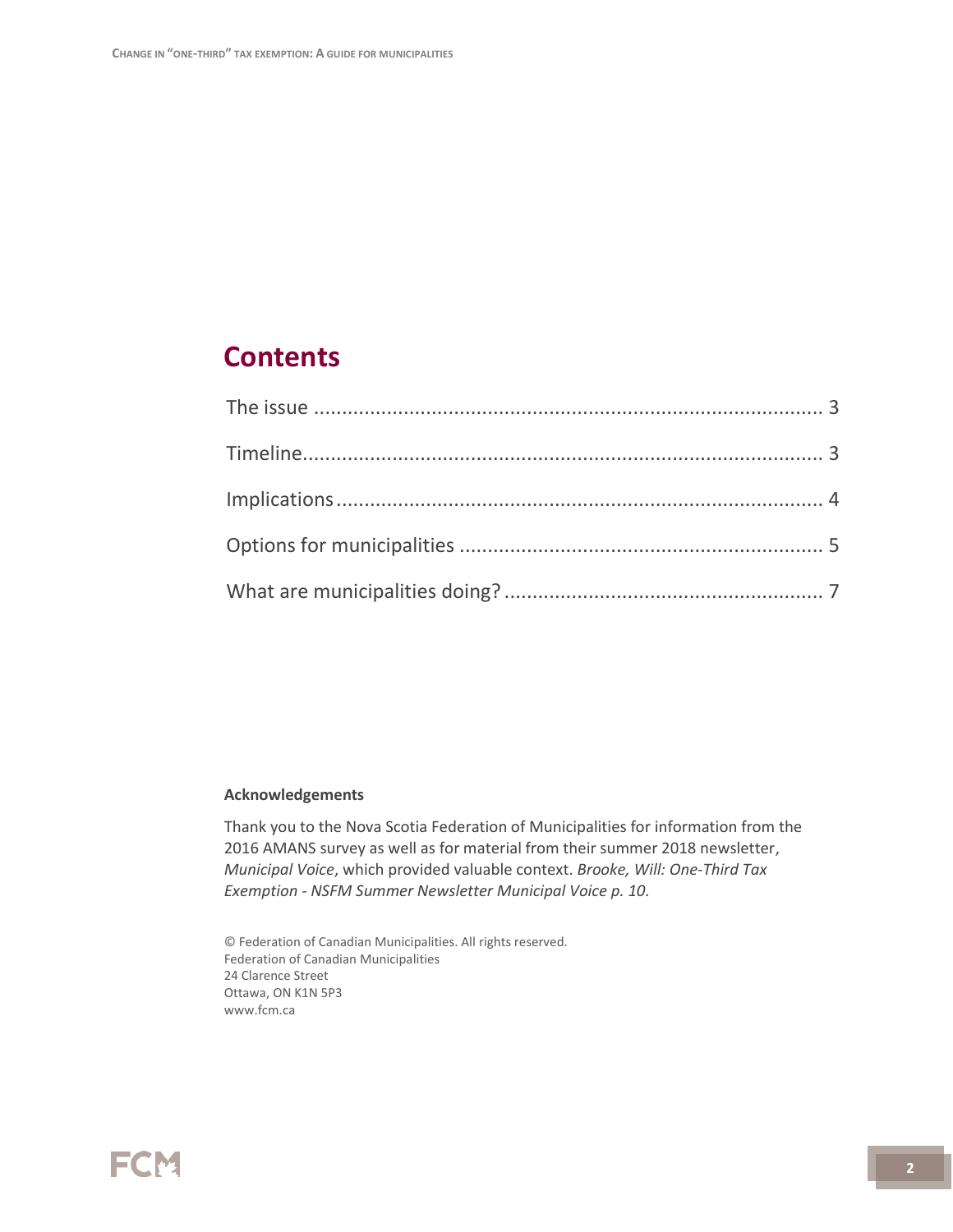## <span id="page-2-0"></span>**The issue**

A municipal or provincial elected official may be paid a non-accountable allowance for work-related expenses. Under current federal tax law, such an allowance amounting to no more than one-third of the official's salary-plus-allowances qualifies for a federal tax exemption. Effectively, for many elected officials, up to one-third of their total compensation is currently tax exempt.

**Federal legislation passed in 2017 eliminates this tax exemption effective January 1, 2019. This will result in substantive changes to after-tax compensation for provincial and municipal elected officials.**

It is up to each individual municipality to decide if and how they will act to counteract the effects of this change for elected officials. Surveys by various provincial and territorial municipal associations have found that many municipalities are opting to fully compensate elected officials for the loss. Other municipalities have not yet made any changes and have told FCM they are not clear on what options exist. This brief guide was developed to assist municipalities in this process.

## <span id="page-2-1"></span>**Timeline**

This tax exemption was introduced under the *Federal Income Tax Act* in 1946 to recognize the value of the work of elected officials. It sought to compensate officials who were incurring expenses without being adequately reimbursed. Initially, the exemption applied only to provincial MLAs. In 1953, it was extended to municipal elected officials.

Over the last 15 years, some larger municipalities have opted out of the tax exemption with the stated objective of bringing more transparency to government. For example, Ontario amended its *Municipal Act* in 2001 to provide flexibility to municipalities wishing to do this. Calgary's city council eliminated its exemption in 2006.

In March 2017, the federal government passed Bill C-44, eliminating the one-third exemption for elected officials, effective January 1, 2019. The change applies to all elected provincial and municipal officials in Canada and will result in substantive changes to their after-tax compensation.

The government justified this change on the basis that it "provides an advantage that other Canadians do not enjoy." Reimbursements for specific expenses, accompanied by receipts, are not taxable—and this will remain so. In the government's view, however, a special allowance that does not require receipt accounting *substitutes for salary,* and is therefore a taxable benefit.

In September 2017, FCM adopted a resolution to press the federal government to retain the exemption. FCM engaged with staff in the Department of Finance, and formalized municipal concerns in an October 2017 letter to Finance Minister Morneau, with a follow-up in June 2018. The Minister's response reiterated the government's rationale for the change:

*… [The] government took steps to bring the tax treatment of non-accountable allowances to municipal office holders in line with that afforded to other employees. An employer may reimburse work-related expenses on a tax-free basis, but non-accountable allowances may substitute for salary and are thus taxable.* 

Minister Morneau's letter underlined that the government will not reverse its decision in this matter.

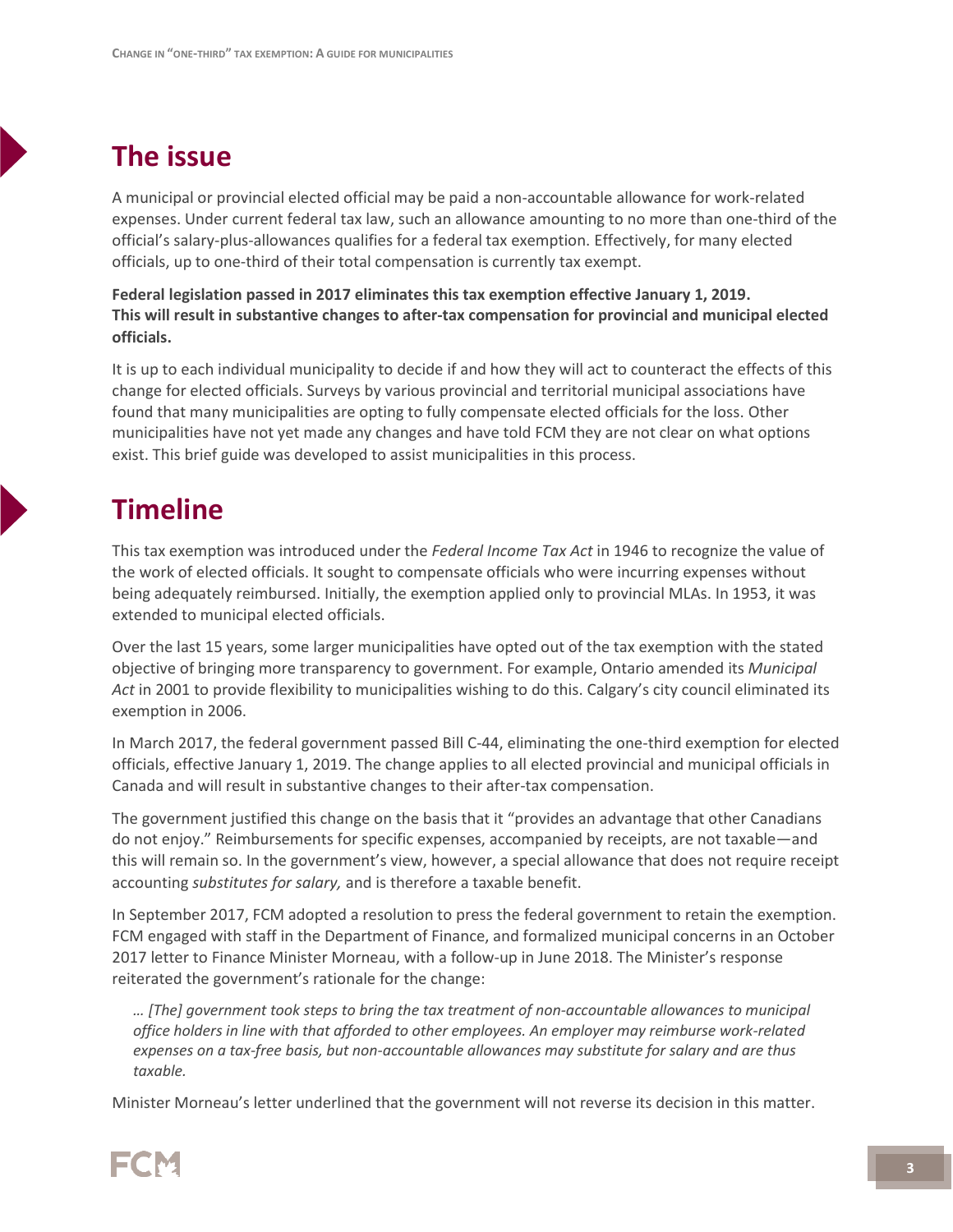## <span id="page-3-0"></span>**Implications**

Elected officials who are currently paying income tax on only two-thirds of their total compensation (salary plus allowances) will lose that benefit. As of January 1, 2019, all compensation will be taxed as full income and be subject to deductions for Canada Pension Plan (CPP) contributions. This will decrease after-tax compensation for elected municipal officials.

In a July 2018 news release, Nova Scotia Federation of Municipalities (NSFM) President Geoff Stewart said: "Under the 2019 tax laws, a councillor in a small-to-mid-sized Nova Scotian town … could see about 10.5 per cent less in their pockets, and 12.9 per cent less for a rural councillor."

In responding to this change, some communities have decided that an overall increase in total remuneration for elected officials is necessary to fully or partially replace lost compensation. To balance their budgets, muncipalities may need to increase property taxes or find off-setting cost savings. The net impact on municipal budgets, will, in many cases, be significant, especially in smaller, less well-resourced communities. Municipalities with limited property tax bases will be disadvantaged as they seek to maintain appropriate levels of compensation, and some may be unable to achieve this.

The FCM letter to the Minister in June 2018 included cost implication data from various PTA surveys:

Municipalities have undertaken efforts to quantify the financial implications of the elimination of the 1/3 non-accountable allowance. The Associations of Municipalities of Ontario (AMO) estimates that the cost increase for a central Ontario municipality with a council of nine and a population of 30,000 will be at least \$28,000, whereas the cost increase for an eastern Ontario county council of seventeen and a population of 77,000 will be at least \$74,000. AMO also estimates that for almost half of Ontario's municipal governments, a one per cent property tax increase raises only \$50,000 in additional revenues.

Sample calculations from data collected from the 2016 AMANS (Association of Municipal Administrators Nova Scotia) survey showed that for an average Nova Scotia municipal councillor, annual pay would have to be increased by \$3,605.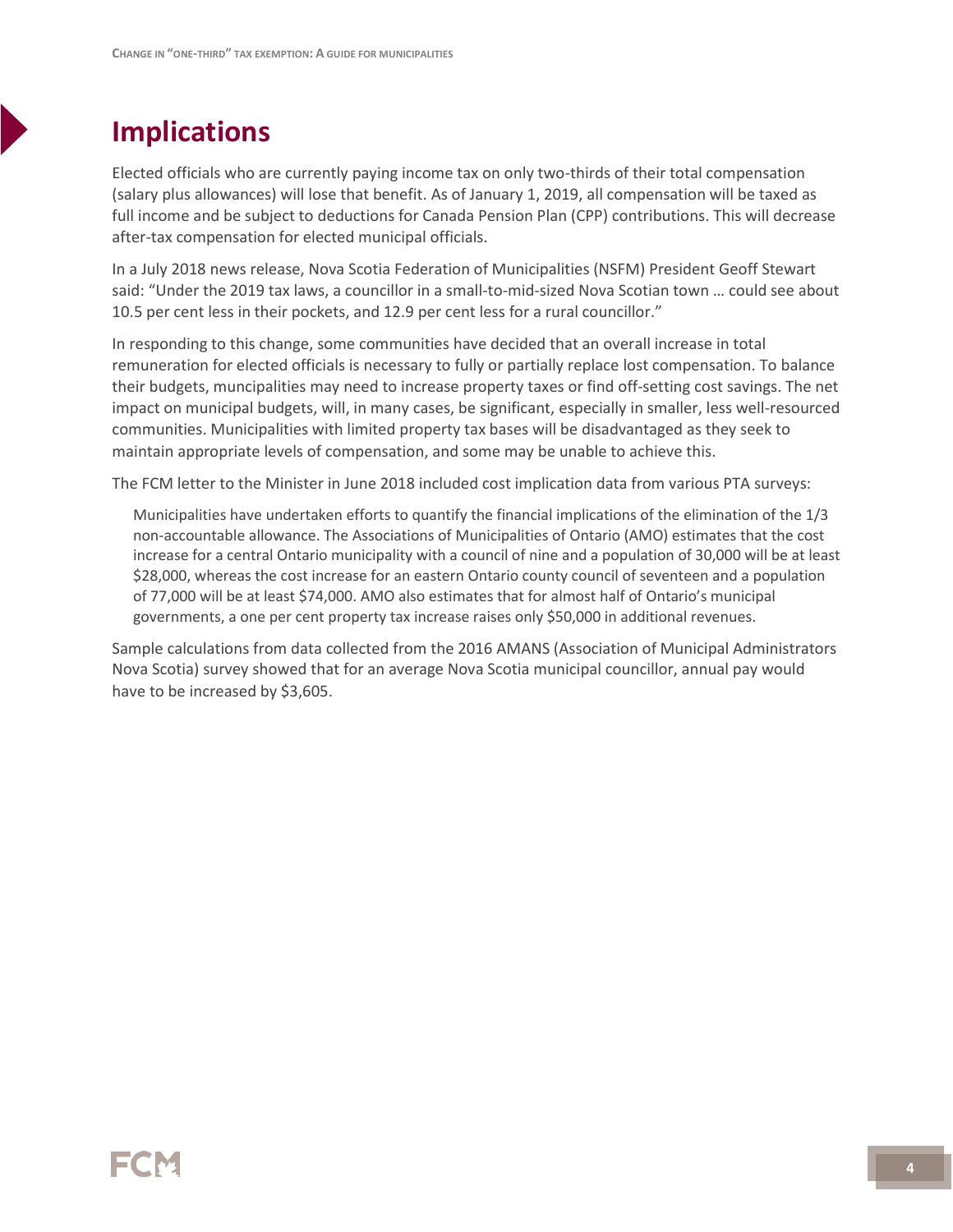## <span id="page-4-0"></span>**Options for municipalities**

It is up to each individual municipality to decide how they will address this change in federal tax law, and its reduction of after-tax compensation for elected officials. Options to consider include the following.

#### Option 1: Compensating salary increase (full)

Municipalities could adjust *pre-tax compensation* for 2019 to maintain elected officials' *after-tax* compensation at 2018 levels. Many municipalities have already taken this action. For example, this was the approach recommended by the Nova Scotia Federation of Municipalities.

The **benefits** of this approach are significant. It recognizes the increasing time commitments of complex and varied municipal duties. In doing so, it helps attract a diversity of candidates to municipal level participation (a growing concern). The **costs** of this approach are also significant, requiring offsetting cost-savings and/or increases in property taxes. This is difficult in an environment where municipal budgets are increasingly under pressure from rising expectations and increasing costs for products and services. Many municipalities are already struggling to provide appropriate compensation levels.

To publicly **communicate** the need for pay raises or property tax increases, effective strategies will emphasize the positive aspects of change. *This is about the community protecting hardworking local officials from an arbitrary pay cut imposed by federal legislation without consultation. We would have preferred to see the federal government reverse this change and its impact on local government—but they did not, and so we had to act.* 

This complex issue requires special and perhaps direct messaging. Town hall events could be an opportunity to openly share details and answer questions. Elected officials could reach out to constituents on social media platforms and even face-to-face meetings. Early PR briefings for journalists can help get the right messages communicated from the outset.

#### Option 2: Compensating salary increase (partial)

Municipalities could increase salaries for 2019 to ease, but not negate, the decrease in elected officials' after-tax compensation. As an alternative to a fully-compensating increase, this means **fewer benefits** but also **lower financial costs.** 

The reality here is that elected officials will face some personal loss of after-tax income. For municipalities, this will also compound the challenge of attracting many and diverse candidates for elected office. However, if a municipality decides it cannot find savings or revenues to support a fullycompensating salary increase, a partial increase can deliver some of the benefits.

To publicly **communicate** the change, the same logic applies as for Option 1: emphasize the positives of protecting hardworking local leaders from an arbitrary pay cut imposed by federal legislation without consultation.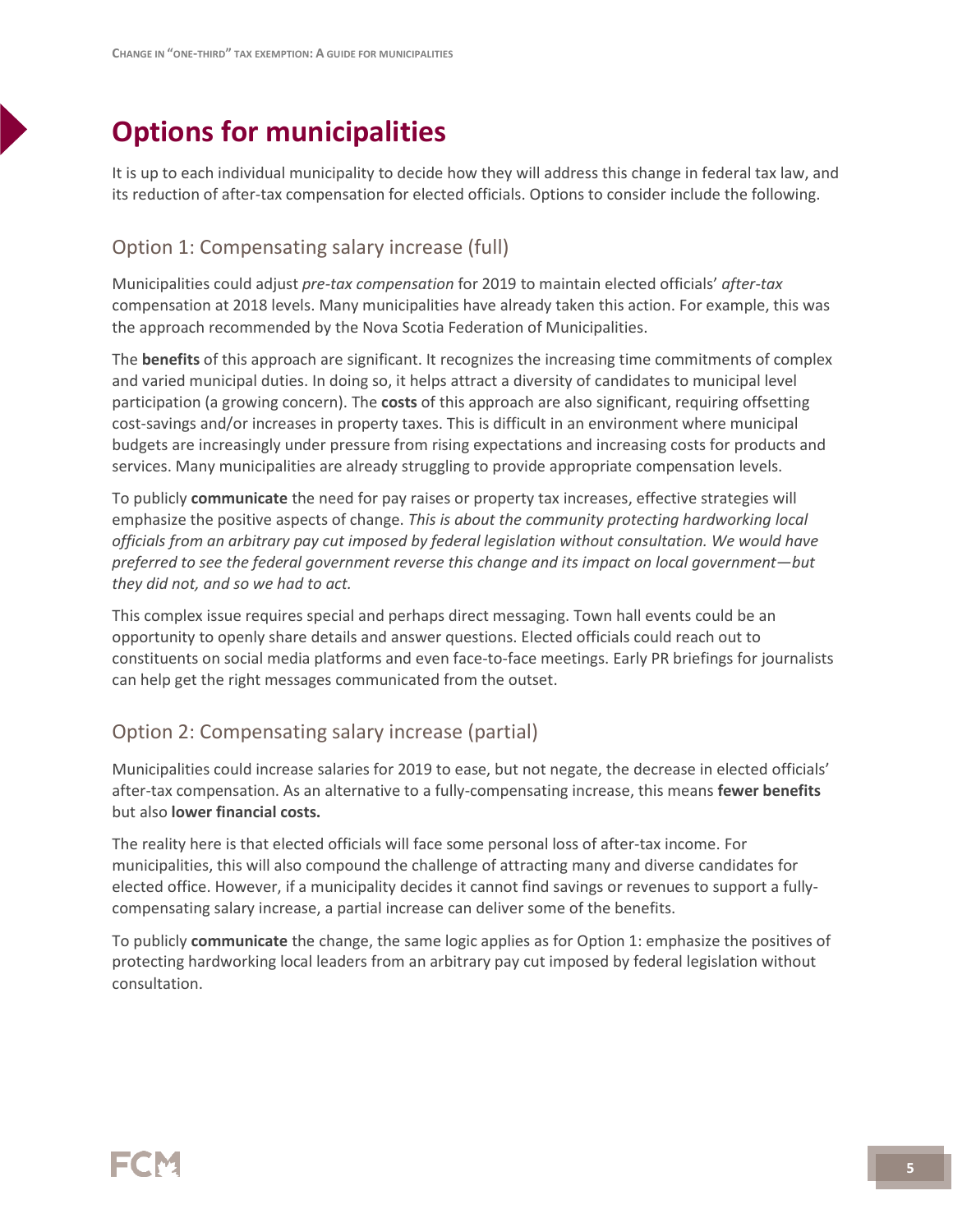#### Option 3: Expanded expense policies

As an alternative—or supplement—to increasing pre-tax salaries, municipalities can develop more comprehensive reimbursement plans for expenses incurred. This could include both the types of expenses and the total amounts of reimbursement available.

Before changing expense policies, municipalities should determine which expenses council members can claim as non-taxable through the Canada Revenue Agency (CRA). For example, expenses that are currently being covered by the income tax exemption could be addressed as an expense to be reimbursed by administrative policy, as are other non-taxable expenses.

According to the CRA, whether or not a benefit is taxable *"*depends on whether an individual [elected official] receives an economic advantage that can be measured in money, and whether the individual is the primary beneficiary" (as opposed to the municipality as their employer). [This CRA resource](https://www.canada.ca/en/revenue-agency/services/forms-publications/publications/t4044/employment-expenses-2016.html) outlines both taxable and non-taxable benefits. $1$ 

#### Option 4: No action

Taking no action effectively decreases take-home compensation for affected officials, with no immediate effect on municipal budgets. This option avoids the immediate need to find cost-savings, contemplate property tax increases, or communicate changes to the public.

Elected officials will face a loss of income, however. This, in turn may discourage participation in municipal administration, especially among youth. This is a real threat for the smaller municipalities that may struggle most to boost salaries—and where even current compensation rates can be a barrier to more inclusive participation.

<sup>1</sup> <https://www.canada.ca/en/revenue-agency/services/forms-publications/publications/t4044/employment-expenses-2016.html>



 $\overline{a}$